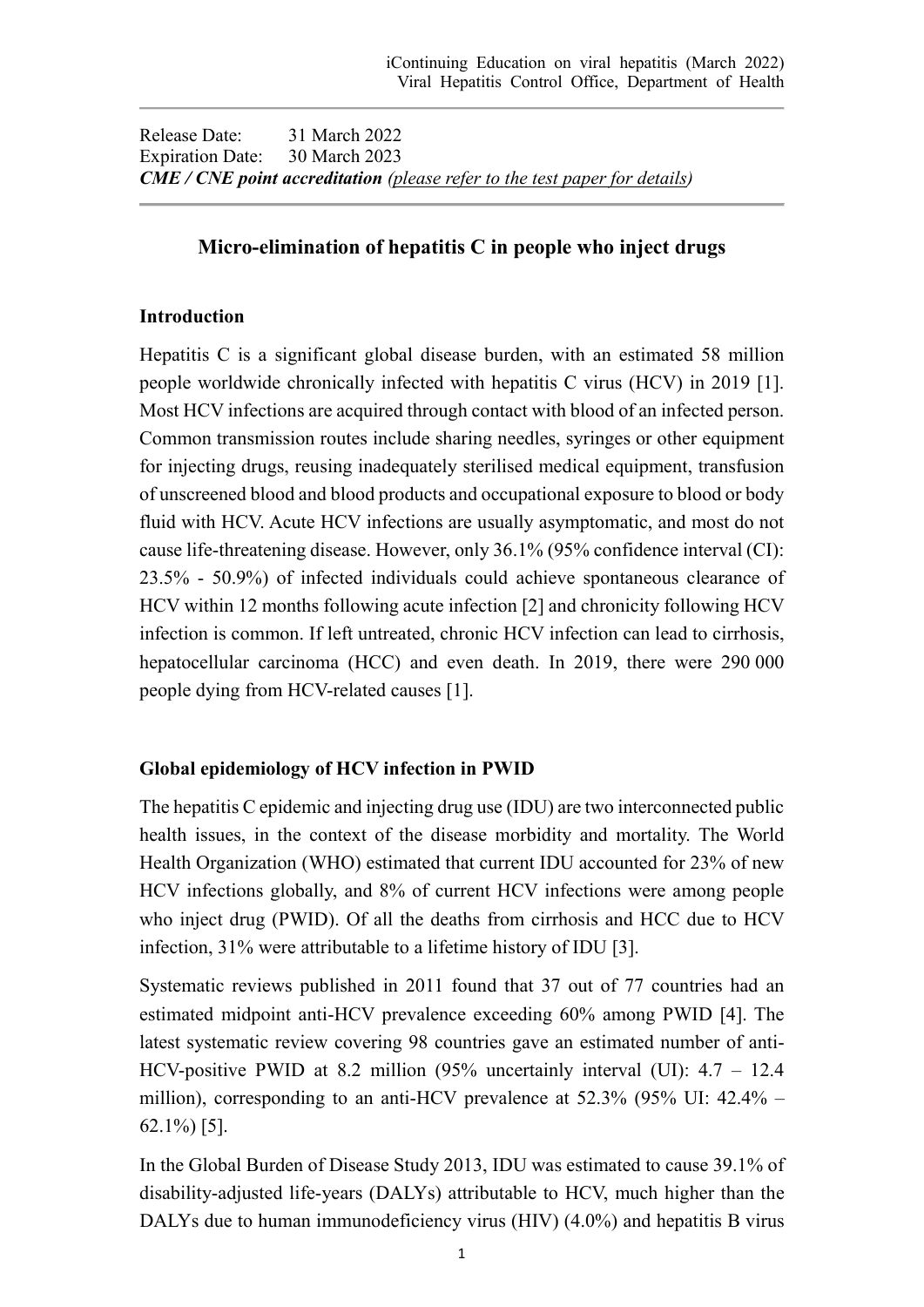### (HBV) (1.1%) [6].

In addition, PWID infected with HCV are at increased risk of both liver-related and all-cause mortality [7, 8], reflecting a combined role of IDU, low socio-economic status, poor access to health care and environmental factors [9].

#### **Local situation of HCV infection in PWID**

IDU is also an important route of HCV acquisition in Hong Kong. An HCV seroprevalence study in 2006 conducted in methadone clinics targeting PWID found that the prevalence of anti-HCV among the 567 PWID participants recruited was 85% (95% CI: 82.5% - 88.3%) [10]. Two other studies in 2010s, involving PWID recruited at their gathering places, gave a similar figure of anti-HCV prevalence at 81.7% (95% CI: 78.6% - 84.7%) among 622 subjects in 2011 [11] and 76.4% (95% CI: 73.1% - 79.6%) among 664 subjects in 2014 [12] respectively. Injection duration, current or recent injection, ever sharing injecting equipment and concomitant use of other drugs, such as midazolam, were independent factors associated with HCV infection in these studies. In the recent New Life New Liver Project, which provided targeted HCV screening and education to ex-PWID in the community, 73% of 365 subjects screened were anti-HCV positive. The number needed to screen to detect one patient with positive anti-HCV was 1.4 (95% CI: 1.3 - 4.6) [13].

The major public health burden from HCV infection in PWID is signified by the stark contrast to the low prevalence of anti-HCV in the general population at 0.5%, as found in a territory-wide study conducted in 2015 - 16 [14]. A detailed review of 1533 anti-HCV-positive patients from two public hospitals (Princes of Wales Hospital and Queen Elizabeth Hospital) between January 2005 and March 2017 found that most of the HCV infections were acquired through IDU (36.7%), followed by blood product transfusion (30.0%) and unknown route (27.2%) [15]. Notably, since the institution of blood donor screening for HCV in 1991, the risk of transfusion-transmitted HCV infection has decreased to a very low level [16].

#### **Global strategies in prevention and control of hepatitis C**

In the past decade, the development of highly effective treatment regimens, including direct-acting antiviral medicines, has revolutionised the treatment of HCV infection and provide an unprecedented opportunity to end the hepatitis C epidemic as a major public health threat. In 2016, WHO published the first *Global health sector strategy on viral hepatitis, 2016 – 2021* (*GHSS 2016 - 2021*) and set clear impact targets at 80% reduction in incidence and 65% reduction in mortality for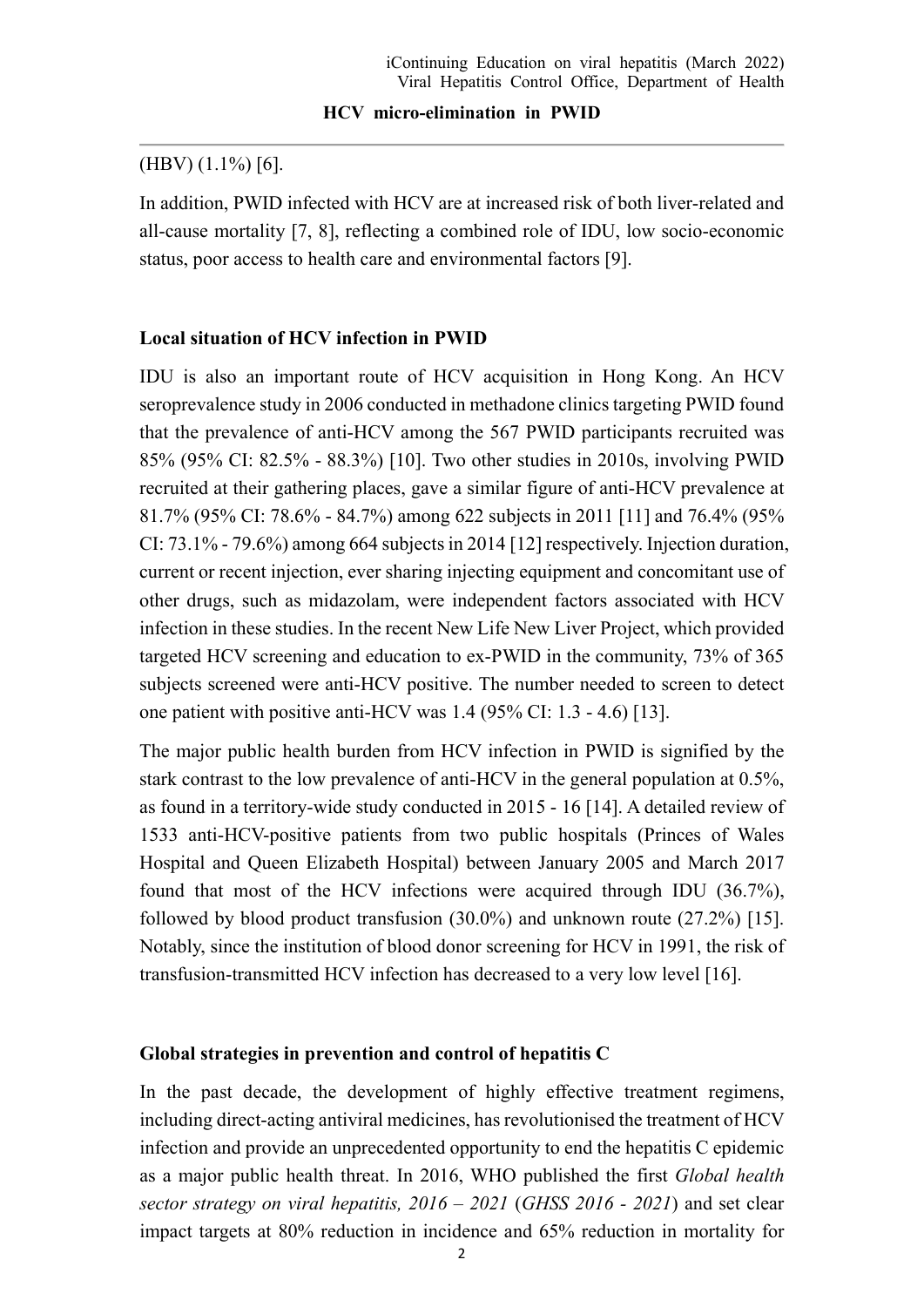HCV infection by 2030, as compared with the baseline number in 2015. Service coverage targets were set at 90% and 80% for diagnosis rate and treatment coverage in 2030 respectively, while other targets on blood safety, safe injections and harm reduction were also established [17].

In June 2021, WHO developed an interim guidance for countries and other stakeholders seeking validation of elimination of viral hepatitis as a public health problem [18]. The guidance suggests the use of absolute impact targets to validate elimination at the national level (instead of, although equivalent to, the relative reduction targets original defined in the *GHSS 2016 - 2021*) in combination with a set of programmatic targets. For HCV infection, the main impact targets for measuring elimination include (a) an absolute annual HCV incidence of  $\leq 5$  per 100 000 persons and of ≤ 2 per 100 PWID and (b) an HCV-relative annual mortality rate of  $\leq$  2 per 100 000 persons. The use of absolute incidence target involving PWID could indeed reflect the significance of epidemic dynamics driven by sharing of needles, syringes and drug paraphernalia among PWID in most countries.

# *Micro-elimination of HCV infection*

To achieve the goal of global elimination of HCV infection as a public health threat, International Liver Foundation of the European Association for the Study of the Liver recommended a micro-elimination approach, which refers to targeted elimination of HCV infection in well-defined populations. It is a strategy to achieve elimination incrementally through initiatives that eliminate hepatitis C for defined segments of the population, such as within settings, geographic areas, subpopulations and age cohorts [19]. Targeting smaller and clearly delineated HCV risk groups allows faster and more efficient delivery of interventions [20] and enables stakeholders who are the most knowledgeable about specific populations to engage with each other [21]. The selection of targeted groups for micro-elimination initiatives should be based on the hepatitis C epidemiology and health context of different countries and subnational areas. Candidate populations for microelimination due to their higher burden of HCV infection may include haemodialysis recipients, HIV/HCV co-infected people, PWID and prisoners.

## **Prevention and control of hepatitis C in PWID in Hong Kong**

In October 2020, the Government launched the *Hong Kong Viral Hepatitis Action Plan 2020 – 2024* ("the Action Plan"), which is the first blueprint formulated to reduce the burden of both chronic hepatitis B and C [22]. The Action Plan sets out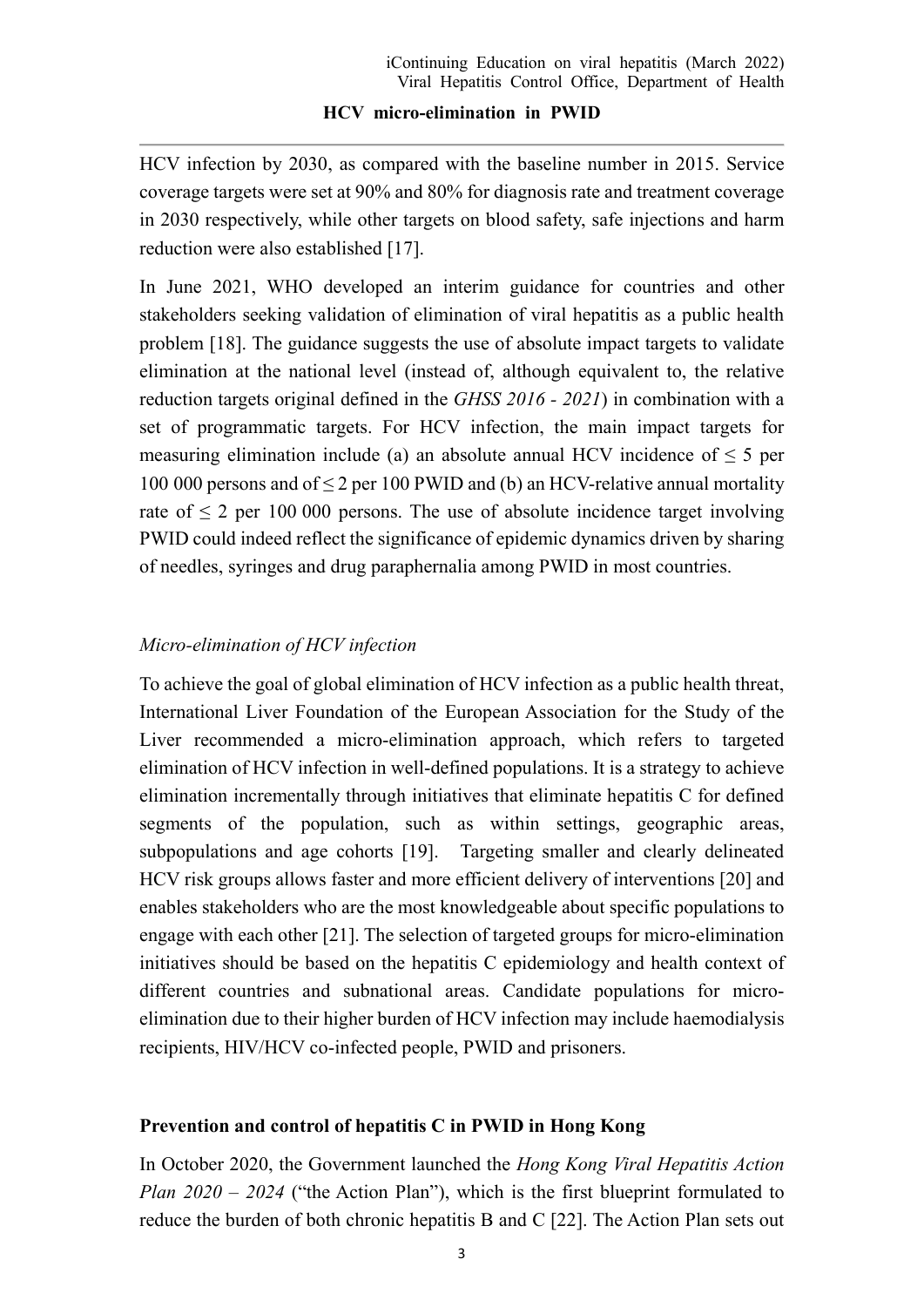priority actions in four strategic axes, namely raising awareness, enhancing surveillance, promoting prevention and expanding access to treatment. The specific actions for prevention and control of hepatitis C, including both current practice and new initiatives, are described as follows, with a focus on those targeting PWID.

### *Reduce risk and disease burden in PWID*

In 1976, an extensive network of methadone treatment programme (MTP) was launched, as part of its multi-pronged strategy on drug abuse treatment, aiming to provide a readily accessible, legal, medically safe and effective alternative to continued illicit self-administration of opiate drugs [23]. Since the local emergence of HIV in the mid-1980s, the objectives of MTP were extended to reduce intravenous drug use and needle sharing and thereby prevent the spread of diseases like HIV/AIDS, viral hepatitis and other blood-borne diseases. With a high coverage, MTP has contributed to keeping a relatively low HIV prevalence among PWID [24]. MTP will continue as the main harm reduction strategy adopted in Hong Kong. The network of methadone clinics affords the opportunity to engage PWID for health education, prevention and control of hepatitis C.

### *Expansion of access to direct-acting antivirals for HCV*

Most HCV infection can now be cured by direct-acting antivirals (DAA). Since 2018, WHO has recommended offering treatment to all individuals aged 12 or above with HCV infection, irrespective of disease stage, as well as the use of pangenotypic DAA regimens for the treatment of persons with chronic HCV infection aged 18 years and above [9]. DAA regimens are highly effective and well tolerated, and take a much shorter time to complete (8 -12 weeks for adults without cirrhosis) than that for interferon-based treatment.

Sustained virological response (SVR) is an indicator of treatment success and it occurs when blood test shows no detectable HCV RNA in 12 weeks after treatment. Patients having achieved SVR after treatment are considered as cured, and will not transmit the virus to others.

As summarised in a systematic review, there are at least two DAA regimens available for each of the six HCV genotype infection, which could generally achieve high SVR rates (Genotype 1: >95%, genotype 2, 4, 5 and 6: >92%) [25]. The pooled proportion achieving SVR at 12 weeks post-treatment was found to exceed 94% for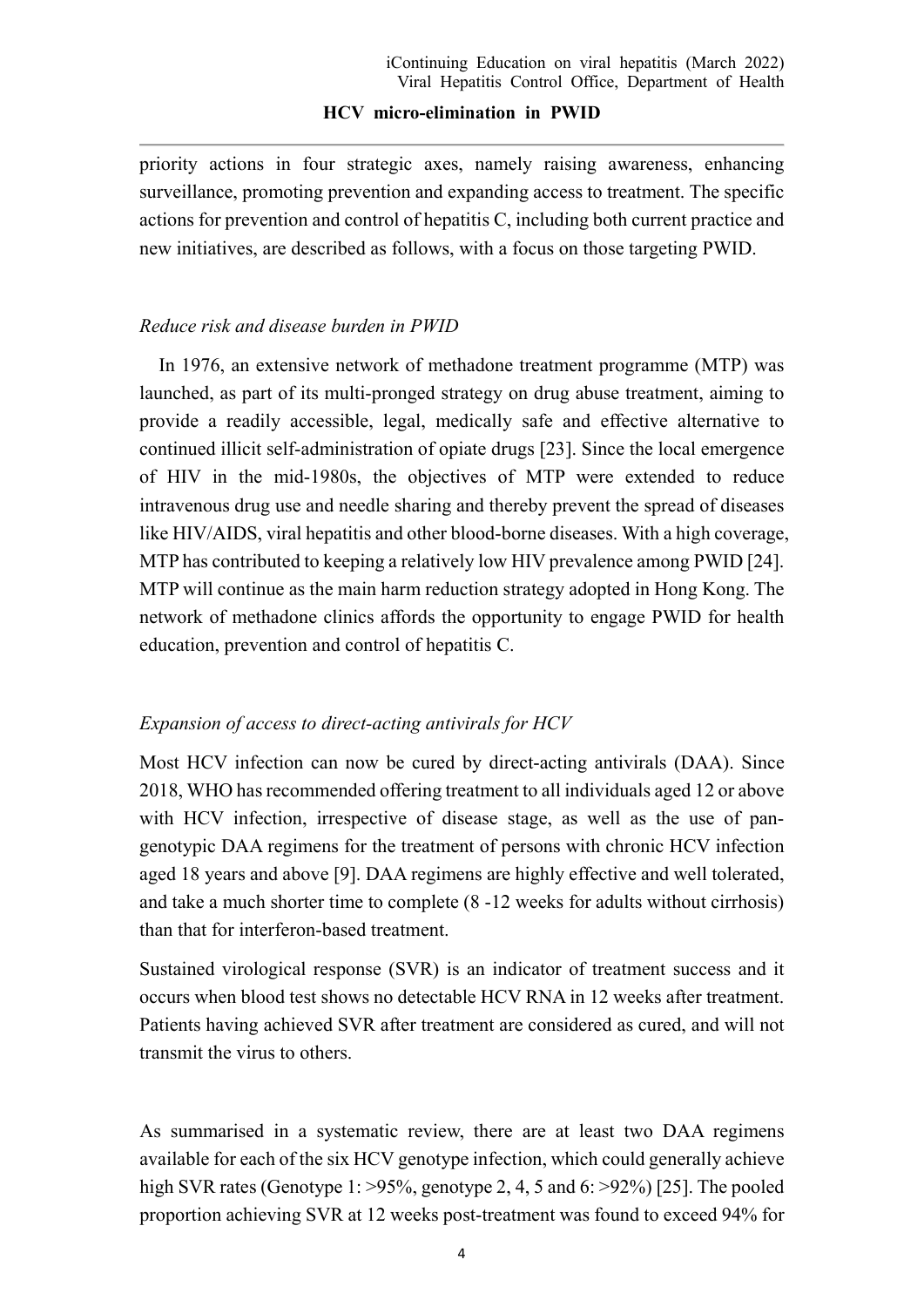all pan-genotypic regimens across HCV genotypes 1, 2 and 4, while a lower rate of SVR was observed for genotype 3 HCV infection, ranging between 65% and 89% [26].

Despite the high effectiveness, the high cost of DAA regimens used to pose a challenge on treatment accessibility. Prior to 2019, only patients with advanced fibrosis or cirrhosis who were contraindicated or intolerant to conventional interferon-based therapy were eligible for subsidised DAA treatment in Hong Kong.

Since October 2020, the Hospital Authority drug formulary indication for DAA treatment has been expanded to cover all hepatitis C patients, irrespective of their stage of liver fibrosis. This initiative might allow a shortened interval between diagnosis and treatment initiation, facilitating the linkage to care for individuals diagnosed with HCV infection. An earlier cure of HCV infection not only brings clinical benefits for individual health, but also potentially infers "treatment as prevention" impact for public health by reducing the number of infected individuals in the community, especially among PWID [27].

# *Promotion of HCV testing in people who inject drugs*

WHO recommends offering serological testing for HCV antibody (anti-HCV) with linkage to prevention, care and treatment services to PWID who are regarded as one of the most affected populations. Following a reactive HCV antibody serological test result, a quantitative or qualitative RNA nucleic acid testing (NAT) is recommended as the preferred testing strategy to diagnose viraemic infection (Figure 1). For some with ongoing risk of acquisition or reinfection, periodic retesting using HCV NAT should also be considered [28].

PWID are a hard-to-reach population because they may not be able to adhere to the highly structured secondary or tertiary healthcare settings in which HCV assessment and treatment are usually provided [29]. Recruiting PWID for health programme shall be considered in alternative institutions, such as methadone clinics and correctional facilities.

As set out in the Action Plan, a policy initiative to promote HCV testing in PWID, who are attending methadone clinics or under the custody of Correctional Services Department (CSD) has been established. Specific health education information about HCV infection tailored to PWID have been developed. Professional staff and other working serving PWID at methadone clinics, as well as CSD staff, have been engaged for promoting the importance of HCV infection. In addition, identification of testing options and algorithms for carrying out HCV testing for PWID is ongoing.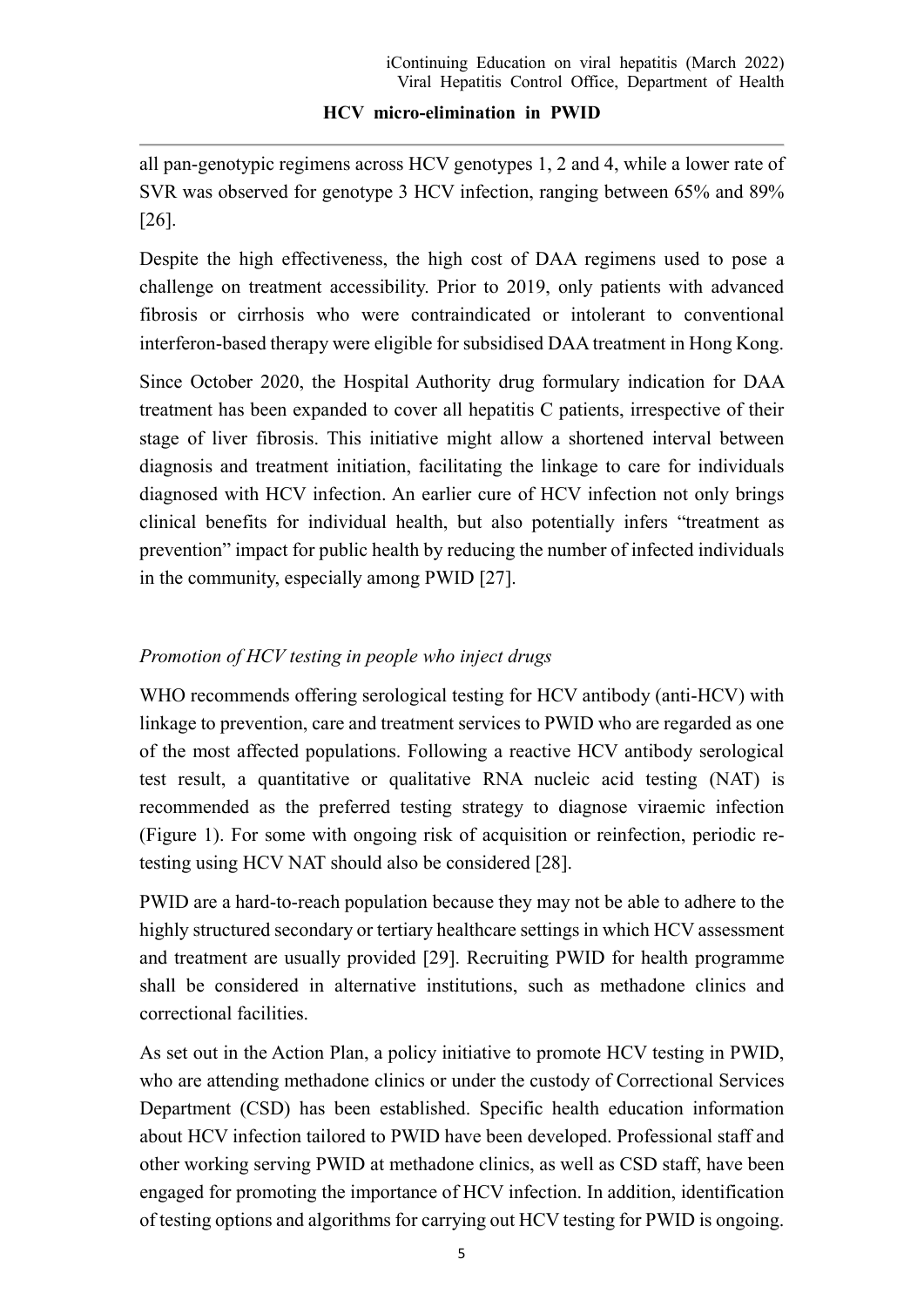A pilot programme involving selected methadone clinics has been conducted to assess the feasibility and acceptance of HCV testing among PWID and characterise the barriers to testing and linkage to care.



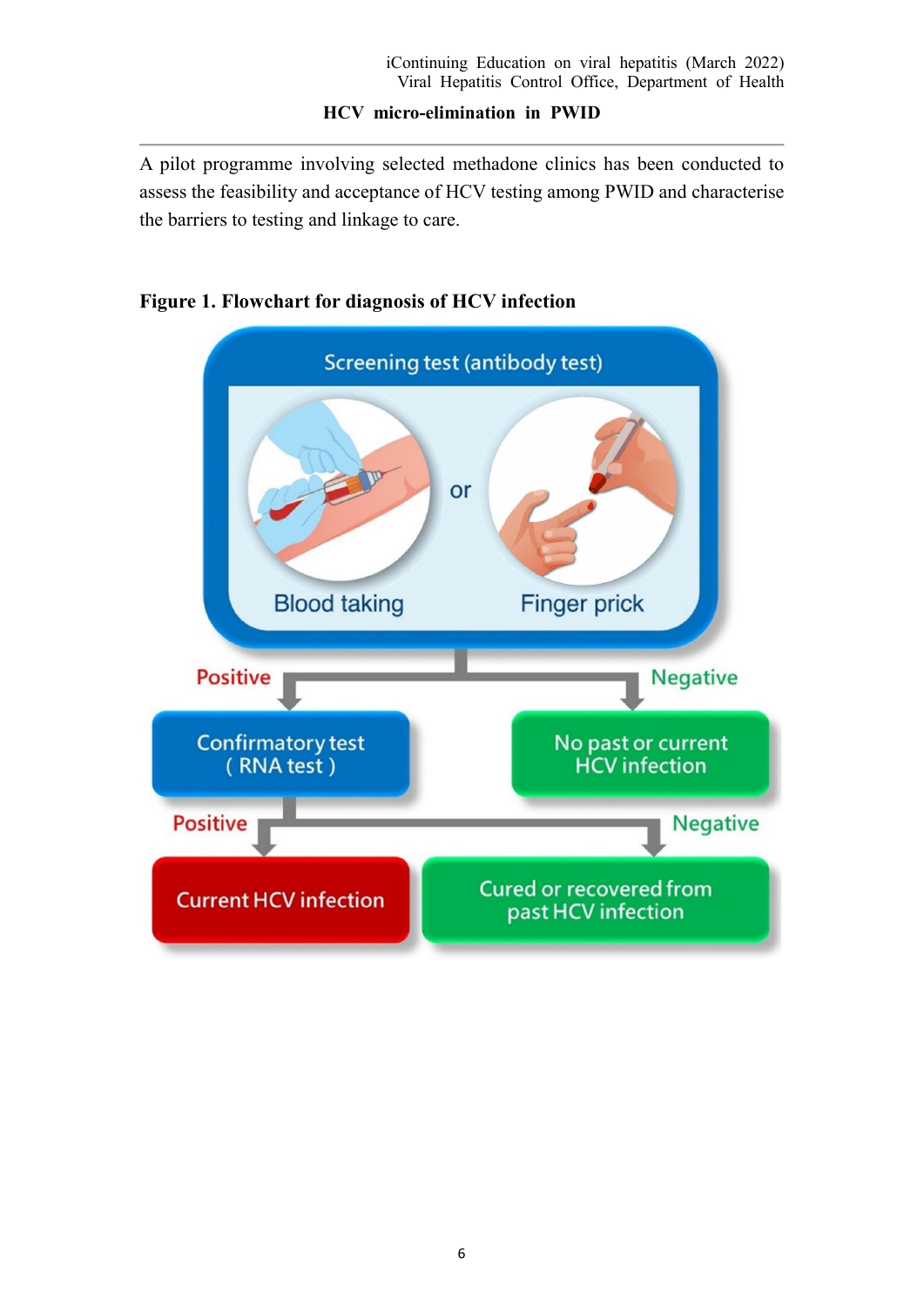### **Reference**

- 1. Global progress report on HIV, viral hepatitis and sexually transmitted infections, 2021. Accountability for the global health sector strategies 2016–2021: actions for impact. Geneva: World Health Organization; 2021 (https://www.who.int/publications/i/item/9789240027077, accessed 25 January 2022).
- 2. Aisyah DN, Shallcross L, Hully AJ, et al. Assessing hepatitis C spontaneous clearance and understanding associated factors-A systematic review and metaanalysis. J Viral Hepat 2018; 25(6): 680-98.
- 3. Global hepatitis report, 2017. Geneva: World Health Organization; 2017 (https://www.who.int/publications/i/item/global-hepatitis-report-2017, accessed 25 January 2022).
- 4. Nelson PK, Mathers BM, Cowie B, et al. Global epidemiology of hepatitis B and hepatitis C in people who inject drugs: results of systematic reviews. Lancet 2011; 378(9791): 571-83.
- 5. Degenhardt L, Peacock A, Colledge S, et al. Global prevalence of injecting drug use and sociodemographic characteristics and prevalence of HIV, HBV, and HCV in people who inject drugs: a multistage systematic review. Lancet Glob Health 2017; 5(12):e1192-e1207.
- 6. Degenhardt L, Charlson F, Stanaway J, et al. Estimating the burden of disease attributable to injecting drug use as a risk factor for HIV, hepatitis C, and hepatitis B: findings from the Global Burden of Disease Study 2013. Lancet Infect Dis 2016; 16(12):1385-1398.
- 7. Kielland KB, Skaug K, Amundsen EJ, et al. All-cause and liver-related mortality in hepatitis C infected drug users followed for 33 years: a controlled study. J Hepatol 2013; 58(1):31-7.
- 8. Gahrton C, Håkansson A, Kåberg M, et al. Mortality among amphetamine users with hepatitis C virus infection: A nationwide study. PLoS One 2021; 16(6):e0253710.
- 9. Guidelines for the care and treatment of persons diagnosed with chronic hepatitis C virus infection. Geneva: World Health Organization; 2018. (https://www.who.int/publications/i/item/9789241550345, accessed 26 January 2022).
- 10. Lee KC, Lim WW, Lee SS. High prevalence of HCV in a cohort of injectors on methadone substitution treatment. J Clin Virol 2008; 41(4):297-300.
- 11. Wong NS, Chan PC, Lee SS, et al. A multilevel approach for assessing the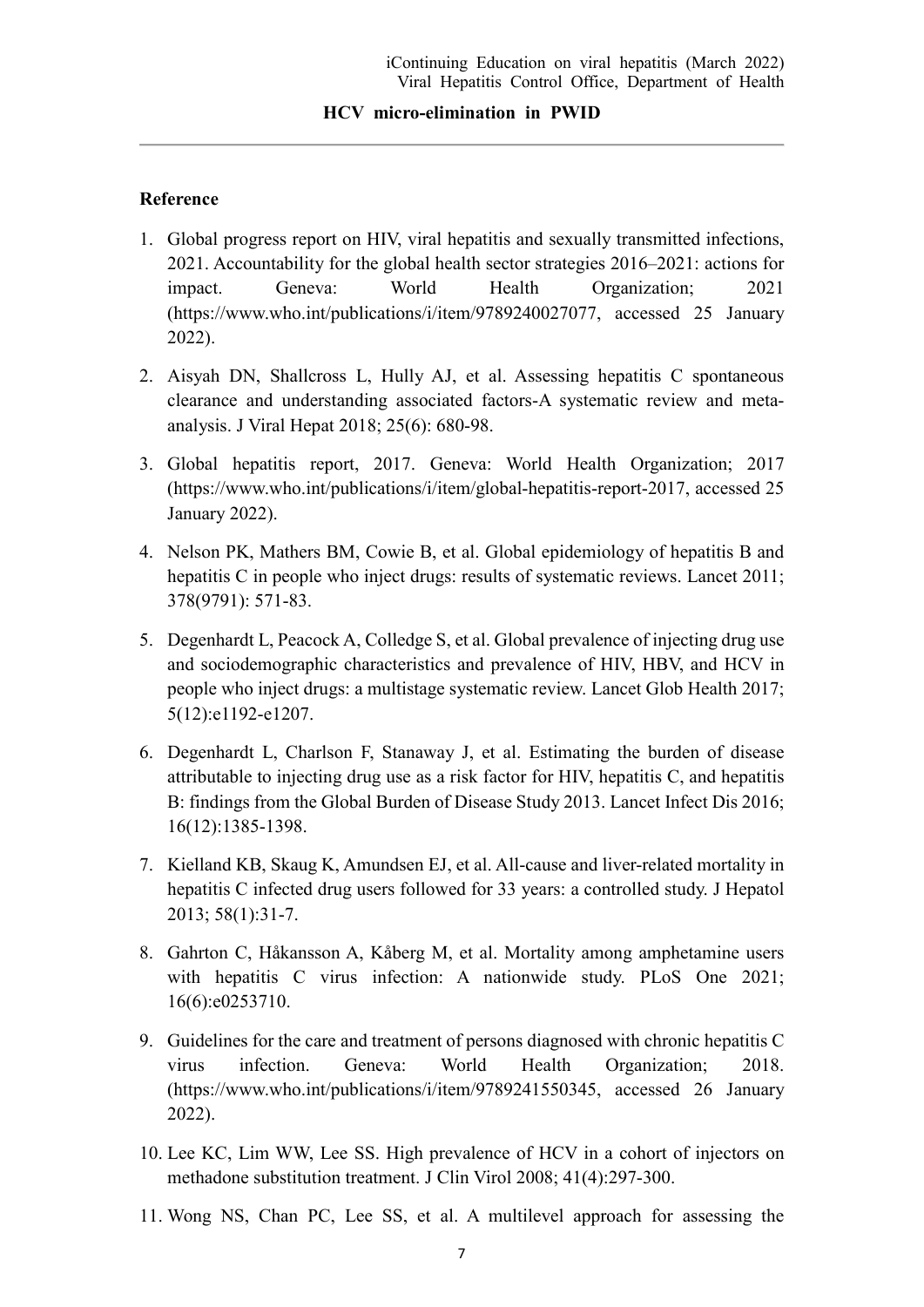variability of hepatitis C prevalence in injection drug users by their gathering places. Int J Infect Dis 2013; 17(3):e193-8.

- 12. Chan DP, Lee KC, Lee SS, et al. Community-based molecular epidemiology study of hepatitis C virus infection in injection drug users. Hong Kong Med J 2017; 23 Suppl 5(4):27-30.
- 13. Wong GL, Chan HL, Loo CK, et al. Change in treatment paradigm in people who previously injected drugs with chronic hepatitis C in the era of direct-acting antiviral therapy. J Gastroenterol Hepatol 2019; 34(9):1641-7.
- 14. Liu KS, Seto WK, Lau EH, et al. A territorywide prevalence study on blood-borne and enteric viral hepatitis in Hong Kong. J Infect Dis 2019; 219(12):1924-33.
- 15. Hui YT, Wong GL, Fung JY, et al. Territory wide population based study of chronic hepatitis C infection and implications for hepatitis elimination in Hong Kong. Liver Int 2018; 38(11): 1911-9.
- 16. Wong HK, Lee CK, Leung JN, et al. Risk factor analysis of hepatitis C virus infection among Chinese blood donors in Hong Kong. Transfus Med 2012; 22(2):133-6.
- 17. Global health sector strategy on viral hepatitis 2016-2021. Geneva: World Health Organization; 2016 (https://apps.who.int/iris/handle/10665/246177, accessed 26 January 2022).
- 18. Interim guidance for country validation of viral hepatitis elimination. Geneva: World Health Organization; 2021. (https://www.who.int/publications/i/item/9789240028395, accessed 26 January 2022).
- 19. Lazarus JV, Wiktor S, Colombo M, et al. Micro-elimination A path to global elimination of hepatitis C. J Hepatol. 2017 Oct;67(4):665-666.
- 20. Kracht PAM, Arends JE, van Erpecum KJ, et al. Strategies for achieving viral hepatitis C micro-elimination in the Netherlands. Hepatol Med Policy 2018; 3:12.
- 21. Lazarus JV, Safreed-Harmon K, Thursz MR, et al. The micro-elimination approach to eliminating hepatitis C: strategic and operational considerations. Semin Liver Dis 2018; 38(3):181-192.
- 22. Hong Kong Viral Hepatitis Action Plan 2020 2024. Hong Kong: The Government of the Hong Kong Special Administrative Region; 2020 (https://www.hepatitis.gov.hk/doc/action\_plan/Action%20Plan\_Full%20Version\_P DF en.pdf, accessed 4 February 2022).
- 23. Lee SS. A humble service that has delivered public health good. Public Health 2007; 121(11):884-6.
- 24. Lee SS. The contribution of methadone maintenance treatment to HIV prevention—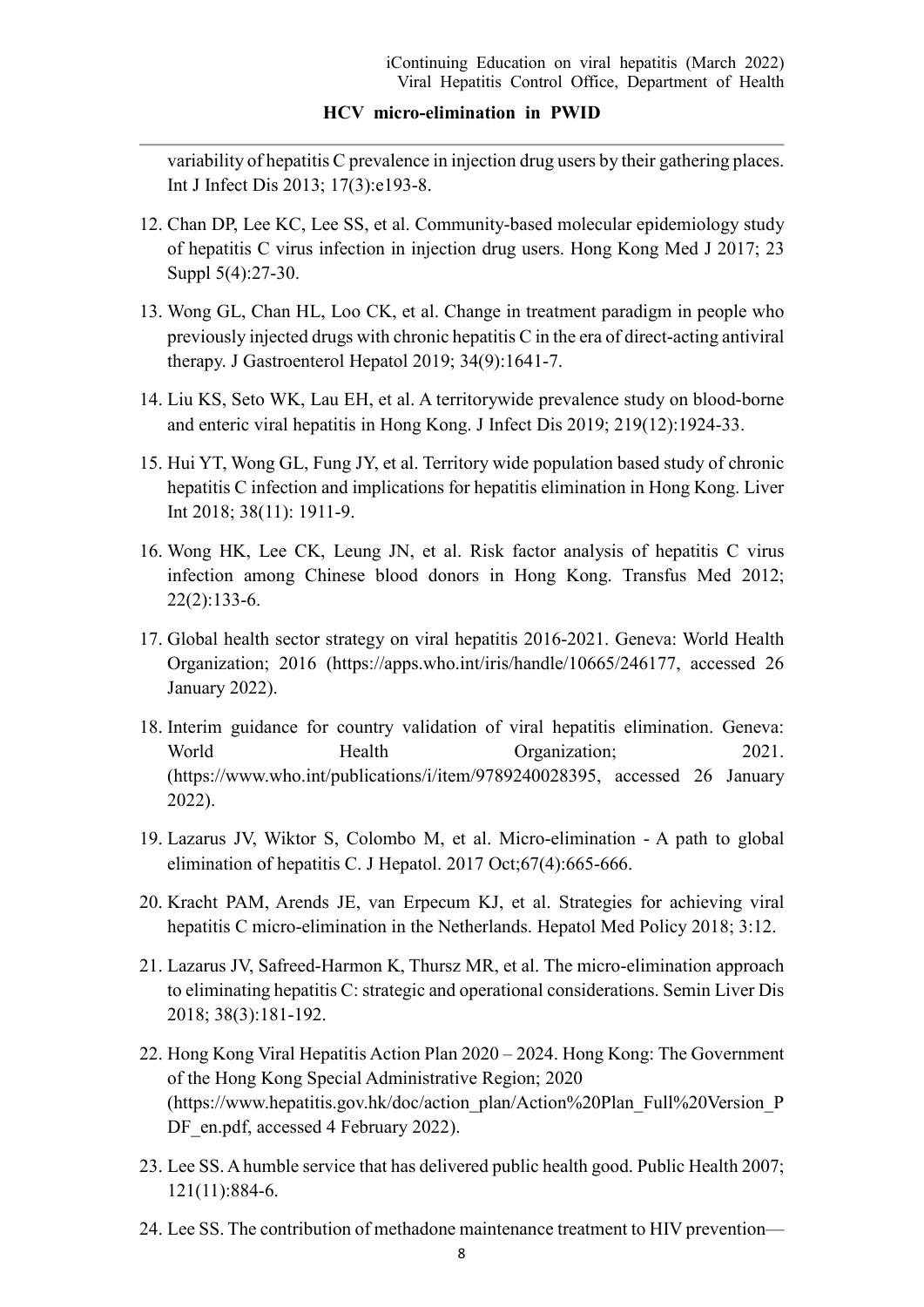the case of Hong Kong. International Conference on Tackling Drug Abuse: Conference Proceedings. HKSAR, China: Narcotics Division, Security Bureau, Government of the Hong Kong Special Administrative Region (HKSAR); 2006.

- 25. Falade-Nwulia O, Suarez-Cuervo C, Nelson DR, et al. Oral Direct-Acting Agent Therapy for Hepatitis C Virus Infection: A Systematic Review. Ann Intern Med 2017; 166(9):637-648.
- 26. Zoratti MJ, Siddiqua A, Morassut RE, et al. Pangenotypic direct acting antivirals for the treatment of chronic hepatitis C virus infection: A systematic literature review and meta-analysis. EClinicalMedicine 2020; 18:100237.
- 27. Hickman M, De Angelis D, Vickerman P, et al. Hepatitis C virus treatment as prevention in people who inject drugs: testing the evidence. Curr Opin Infect Dis 2015; 28(6):576-82.
- 28. WHO guidelines on hepatitis B and C testing. Geneva: World Health Organization; 2017. (https://www.who.int/publications/i/item/9789241549981, accessed 7 February 2022).
- 29. Bruggmann P, Litwin AH. Models of care for the management of hepatitis C virus among people who inject drugs: one size does not fit all. Clin Infect Dis 2013;57 (Suppl 2): S56-61.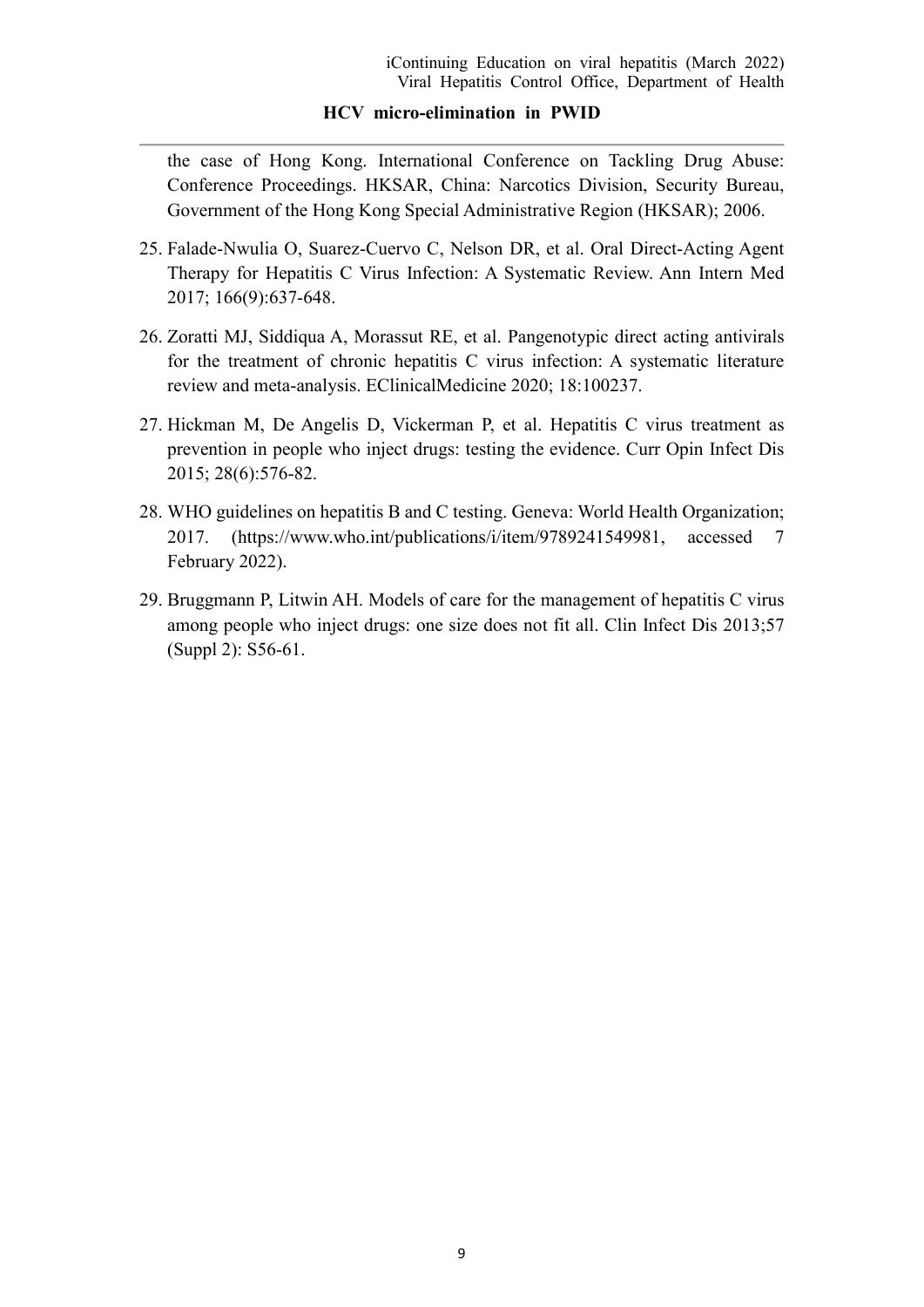# **Useful resources**

| <b>Description of</b>                                                               | <b>Hyperlink</b>                                                                                                                | <b>QR</b> code | Cover                                                      |
|-------------------------------------------------------------------------------------|---------------------------------------------------------------------------------------------------------------------------------|----------------|------------------------------------------------------------|
| materials                                                                           |                                                                                                                                 |                |                                                            |
| Pamphlet-<br>What you need to know<br>about hepatitis C                             | https://www.hepatitis.gov.<br>hk/tc chi/resources/files/<br>What you need to know<br>about hep C.pdf                            |                |                                                            |
| Pamphlet-<br>Getting tested for<br>hepatitis C can save<br>your life                | https://www.hepatitis.gov.<br>hk/tc chi/resources/files/P<br>amphlet Getting%20Teste<br>$d\frac{620}$ for%20Hep%20C<br>WCAG.pdf |                | $C_{\text{max}}$ $C_{\text{max}}$ $M_{\text{max}}$         |
| $Poster -$<br>Getting tested for<br>hepatitis C can save<br>your life               | https://www.hepatitis.gov.<br>hk/tc_chi/resources/files/P<br>oster Getting%20Tested%<br>20for%20Hep%20C WC<br>AG final.pdf      |                | ■過六成注射毒品人士患有丙型肝<br>P.8.8<br>※※ 2112 9911 第3                |
| Presentation slides -<br>Hepatitis C virus<br>infection                             | https://www.hepatitis.gov.<br>hk/english/health professi<br>onals/files/HCV Intro M<br>C doctors web.pdf                        |                | P e t<br><b>Hepatitis Covirus</b><br>infection<br>May 2021 |
| $Video -$<br>Hepatitis C can cause<br>liver cancer. Get tested<br>and treated early | https://youtu.be/izlHUGAS<br>6ao                                                                                                |                |                                                            |
| $Video -$<br>Hong Kong Viral<br>Hepatitis Action Plan<br>2020-2024                  | https://youtu.be/VaHs-<br><b>DZWXEM</b>                                                                                         |                |                                                            |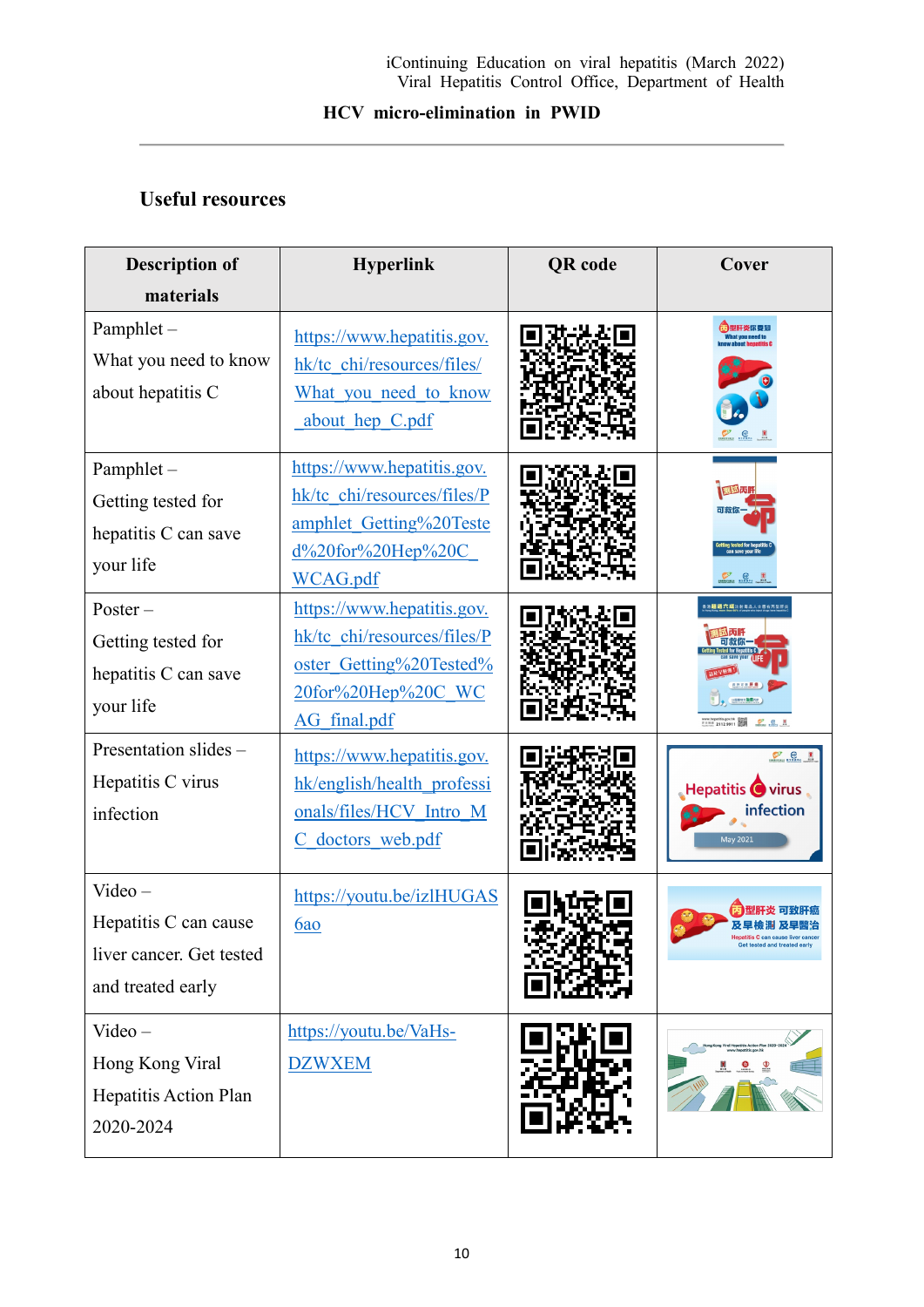# **Test paper**

Please submit the completed answer sheet within the validity period by email to [hepatitis@dh.gov.hk.](mailto:hepatitis@dh.gov.hk)

CME/CPD: 0.5-1

CNE: 1

Validity Period: 31 March 2022 – 30 March 2023

| <b>College/Programme</b>                                                         | <b>CME/CPD Point</b> | <b>CME/CPD Category</b> |
|----------------------------------------------------------------------------------|----------------------|-------------------------|
| Anaesthesiologists                                                               | 1                    | PP-NA                   |
| <b>Community Medicine</b>                                                        | 1                    | $AP-SS$                 |
| <b>Dental Surgeons</b>                                                           | 1                    | OA-SS                   |
| <b>Emergency Medicine</b>                                                        | 1                    | <b>CME-PP</b>           |
| <b>Family Physicians</b>                                                         | N/A                  | N/A                     |
| Obstetricians and Gynaecologists                                                 | 1                    | PP-PN                   |
| Ophthalmologists                                                                 | 1                    | <b>CME-PP</b>           |
| Orthopaedic Surgeons                                                             | 1                    | $PP-B$                  |
| Otorhinolaryngologists                                                           | 0.5                  | $PP-2.2$                |
| Paediatricians                                                                   | $\mathbf{1}$         | $D-AP$                  |
| Pathologists                                                                     | 1                    | <b>CME-SS</b>           |
| Physicians                                                                       | $\mathbf{1}$         | AP-SS                   |
| Psychiatrists                                                                    | 1                    | SS-OL                   |
| Radiologists                                                                     | N/A                  | N/A                     |
| Surgeons                                                                         | 1                    | <b>CME-PP</b>           |
| <b>MCHK CME Programme for</b>                                                    | 1                    | Passive                 |
| Practising Doctors who are not<br>taking CME Programme for<br><b>Specialists</b> |                      | (Accredited by DH)      |

*Please contact respective authorities directly for CME/CPD accreditation if it is not* 

*listed above.*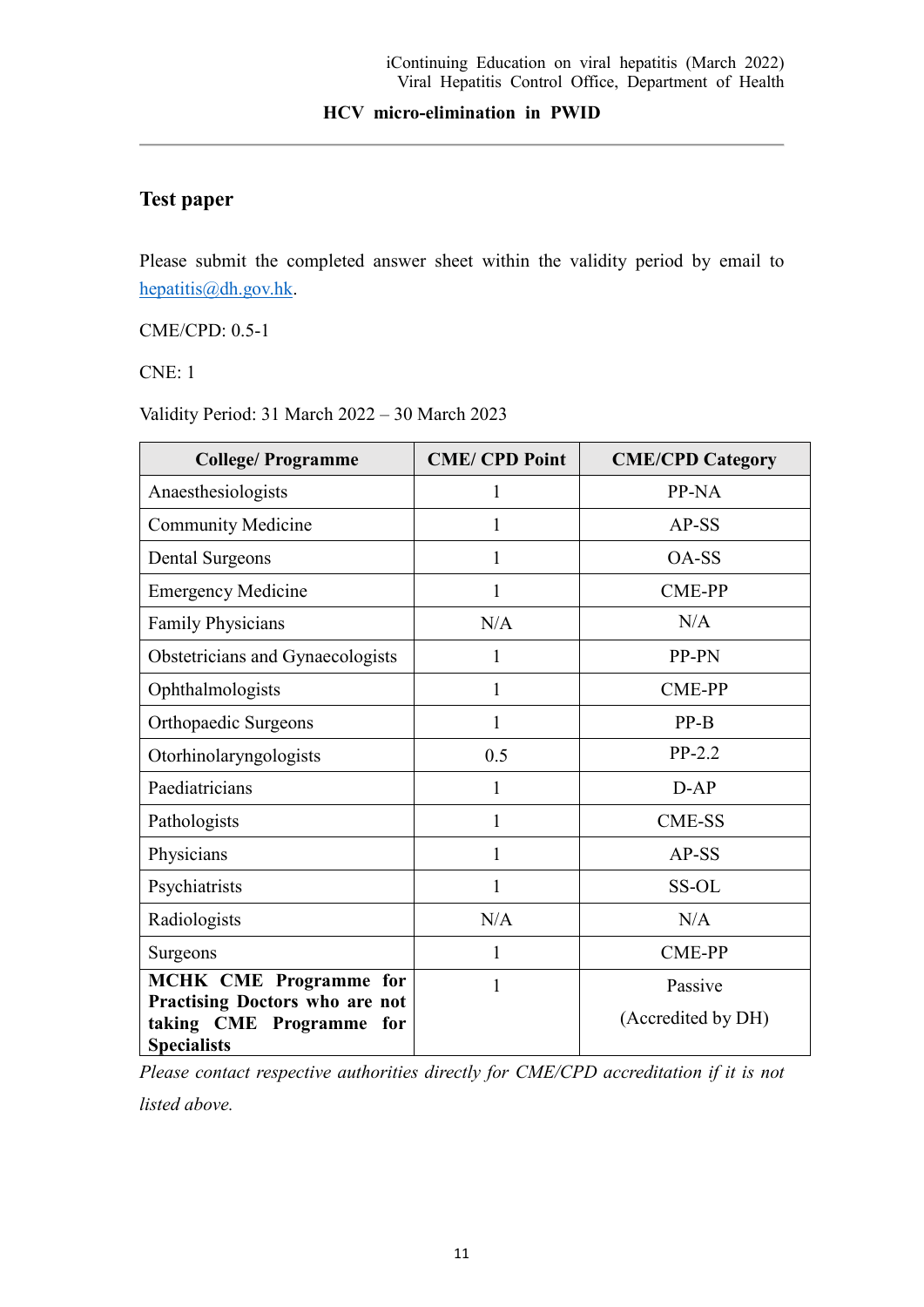- 1. Which of the following is **NOT** a correct description about the natural history of HCV infection?
	- A. Acute HCV infections are usually asymptomatic.
	- B. Most acute HCV infections do not cause life-threatening disease.
	- C. Development of chronic infection is common following acute HCV infection.
	- D. Spontaneous clearance of HCV within 12 months following acute infection can be achieved in more than 90% of people infected with HCV.
	- E. If left untreated, chronic HCV infection can lead to cirrhosis, hepatocellular carcinoma (HCC) and even death.
- 2. Which of the following is **NOT** a correct description about global epidemiology of HCV infection in PWID?
	- A. The World Health Organization (WHO) estimated that current injecting drug use (IDU) accounted for 23% of new HCV infections.
	- B. WHO estimated that 8% of current HCV infections were among PWID.
	- C. PWID infected with HCV are at increased risk of liver-related mortality but not all-cause mortality.
	- D. The latest systematic review gave an estimated number of anti-HCV-positive PWID at 8.2 million, corresponding to an anti-HCV prevalence at 52.3%.
	- E. Of all the deaths from cirrhosis and HCC due to HCV infection, 31% were attributable to a lifetime history of IDU.
- 3. Which of the following is **NOT** a correct description about local epidemiology of HCV infection in Hong Kong?
	- A. Past studies found an anti-HCV prevalence below 50% in PWID or ex-PWID.
	- B. Injection duration, current or recent injection, ever sharing injecting equipment and concomitant use of other drugs are associated with increased risk of HCV infection in PWID.
	- C. The prevalence of anti-HCV in the general population is about 0.5%.
	- D. IDU is an important route of HCV acquisition in Hong Kong.
	- E. The risk of transfusion-transmitted HCV infection in Hong Kong has decreased to a very low level since the institution of blood donor screening for HCV.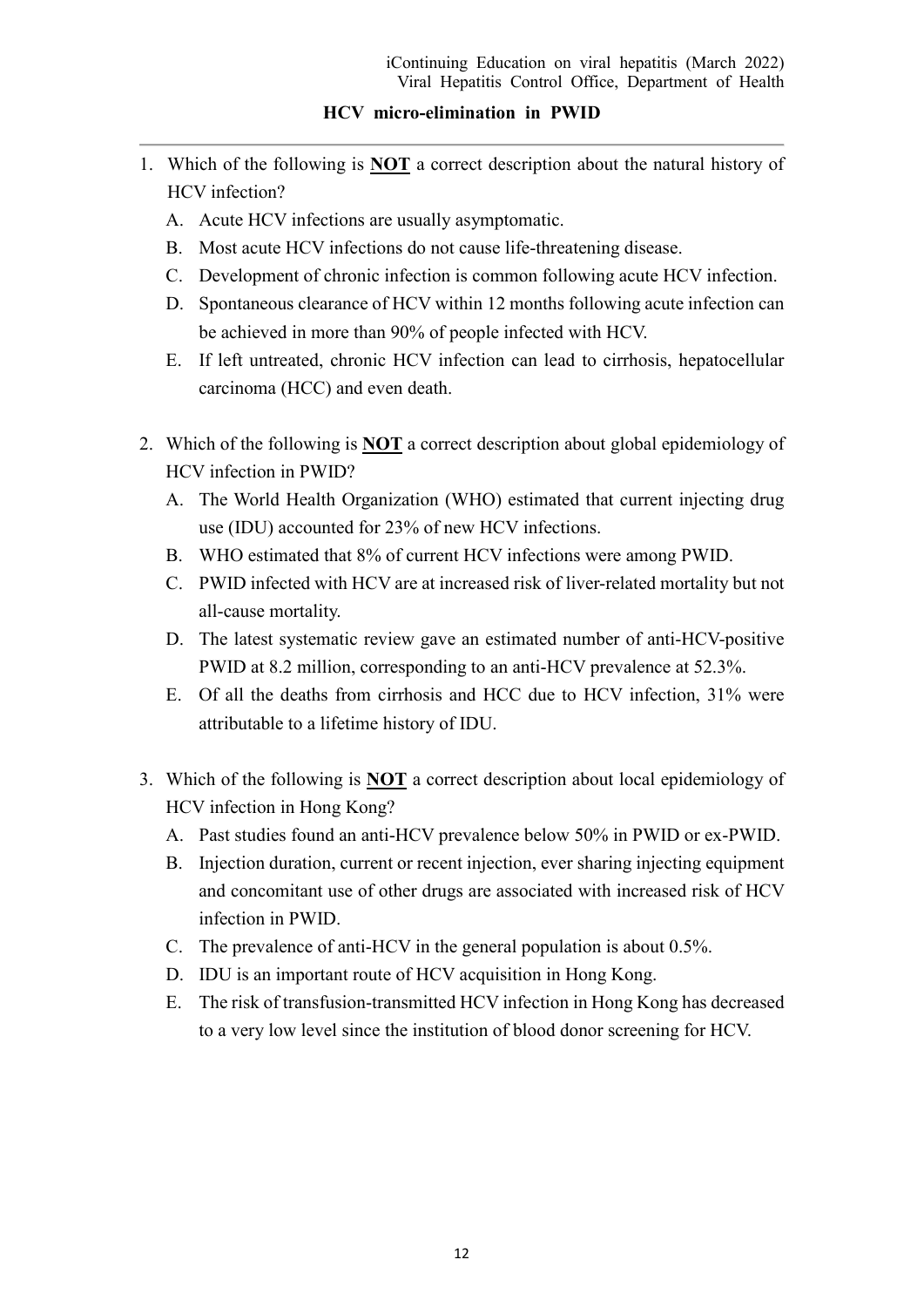- 4. Referring to the *Global health sector strategy on viral hepatitis, 2016 – 2021*, what are the relative reduction targets by 2030 for hepatitis C, as compared with the baseline number in 2015?
	- A. 80% reduction in incidence and 65% reduction in mortality
	- B. 80% reduction in incidence and 80% reduction in mortality
	- C. 90% reduction in incidence and 65% reduction in mortality
	- D. 90% reduction in incidence and 80% reduction in mortality
	- E. 95% reduction in incidence and 65% reduction in mortality
- 5. What are the absolute impact targets for hepatitis C incidence in 2030?
	- A. Annual HCV incidence of  $\leq 10$  per 100 000 persons and of  $\leq 5$  per 100 PWID
	- B. Annual HCV incidence of  $\leq 10$  per 100 000 persons and of  $\leq 2$  per 100 PWID
	- C. Annual HCV incidence of  $\leq$  5 per 100 000 persons and of  $\leq$  5 per 100 PWID
	- D. Annual HCV incidence of  $\leq$  5 per 100 000 persons and of  $\leq$  2 per 100 PWID
	- E. Annual HCV incidence of  $\leq 1$  per 100 000 persons and of  $\leq 1$  per 100 PWID
- 6. Which of the following is **NOT** a correct description about micro-elimination of HCV infection?
	- A. Micro-elimination refers to targeted elimination of HCV infection in welldefined populations.
	- B. The term "micro-elimination" emerges because HCV infection is a minor public health threat in most countries across all settings.
	- C. It is a strategy to achieve elimination incrementally through initiatives that eliminate hepatitis C for defined segments of the population, such as within settings, geographic areas, subpopulations and age cohorts
	- D. Targeting smaller and clearly delineated HCV risk groups allows faster and more efficient delivery of interventions.
	- E. The selection of targeted groups for micro-elimination initiatives should be based on the hepatitis C epidemiology and health context of different countries and subnational areas.
- 7. Which of the following does **NOT** belong to candidate populations for microelimination due to their higher burden of HCV infection?
	- A. Patients on haemodialysis
	- B. HIV/HCV co-infected people
	- C. Healthcare workers
	- D. People who inject drugs
	- E. Prisoners